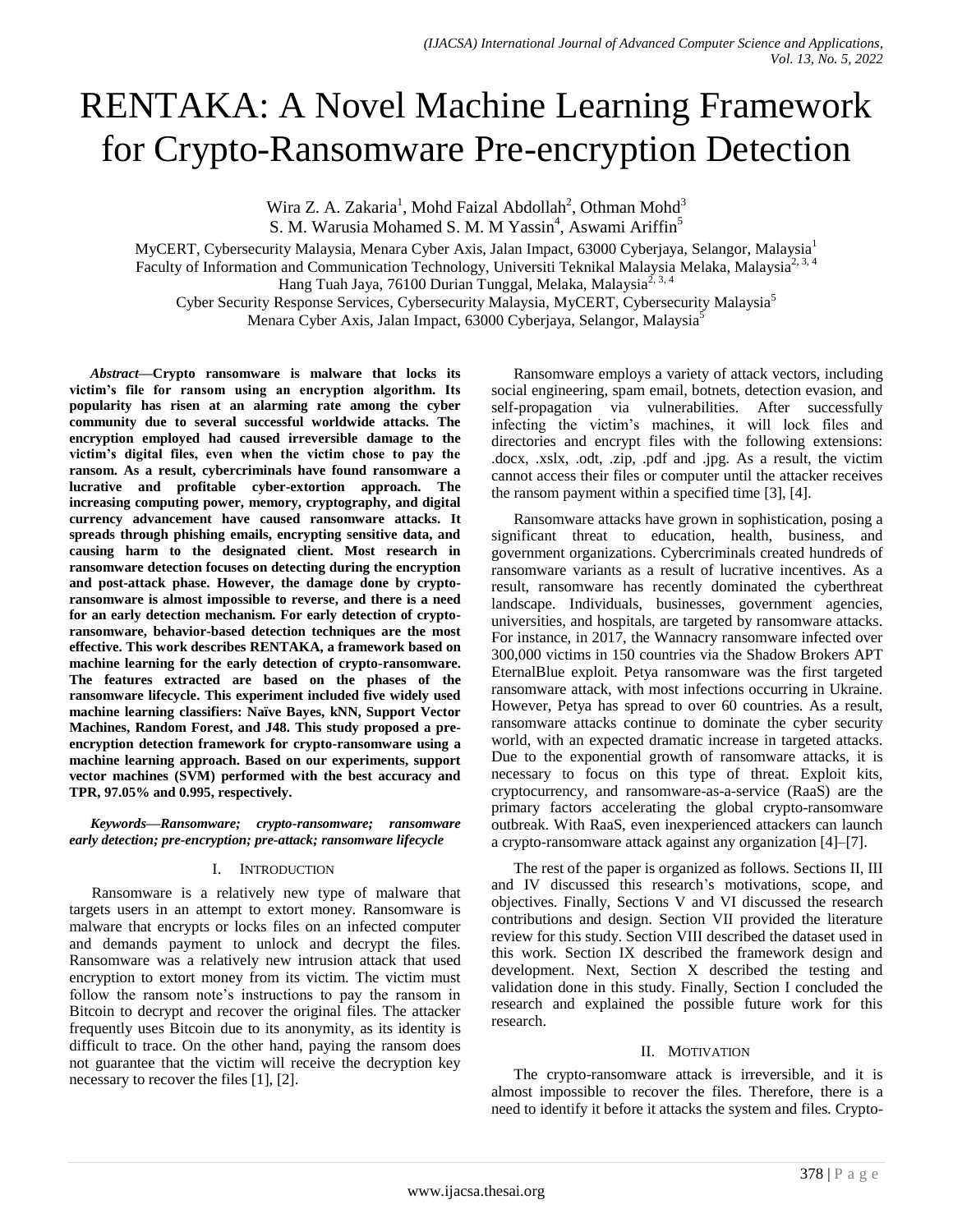ransomware poses a significant threat, with new varieties and families being regularly discovered on the internet and the dark web. Furthermore, due to the encryption mechanisms utilized by these outbreaks, recovering from ransomware attacks is challenging [8]–[10]. In addition to the costs of downtime and the money that individuals and businesses may be compelled to pay as ransom, victims may suffer other consequences such as data loss, reputation loss, and even death [8], [11], [12].

## III. RESEARCH SCOPE

This research is implemented only for the cryptoransomware attack. However, this malware category is still persistent and creates massive damage in many crucial sectors [13], [14]. Furthermore, this research focused on cryptoransomware targeting the Windows operating system since this platform is the most exciting target for the crypto-ransomware operators [15]–[17]. Besides that, most crypto-ransomware targets regular and average computer users, and most of them are running the Windows operating system [18]. The Windows operating system was chosen because it is the most frequently used platform in computer systems and is targeted by most ransomware attacks. The research will focus on cryptoransomware that uses an encryption algorithm to encrypt its victim's data and files. Crypto-ransomware was chosen because the damage caused by this type of ransomware is often severe and irreversible [19], [20].

## IV. RESEARCH OBJECTIVES

The first objective is to investigate ransomware behavior via Windows API calls. API is the set of instructions that every program uses to communicate with the operating system. Therefore, it is critical to analyze the ransomware's API to understand the ransomware's behavior better. The second goal is to develop an early detection framework for cryptoransomware attacks. This is to mitigate the ransomware attack's damage. The third objective of this research is to create a dataset to identify crypto-ransomware in its early stages. This dataset contains critical data from the initial stages of a crypto-ransomware attack. The dataset will be used to train and test the machine learning classifier. Furthermore, this dataset can be used for future research in ransomware early detection.

#### V. RESEARCH CONTRIBUTIONS

In meeting the above objectives, this research has provided the following contributions. The first contribution is discovering important behaviors of crypto-ransomware attacks with the analysis of API produced. The second contribution is developing the RENTAKA framework to detect cryptoransomware before triggering the mass unauthorized file encryption. The third contribution is an algorithm for determining the pre-encryption boundary and assists in extracting the required features. The fourth contribution is the crypto-ransomware early-stage behavior dataset that can aid future research using a machine learning approach. This research also filled the gap from previous research in focusing on the pre-encryption stage of the crypto-ransomware attack, which is a critical point; recovery is impossible after encryption happens. In addition, this research also provided a unique solution by combining the signature matching approach

and machine learning approach, which provided two levers of detection that can complement each other. Listed below are the contributions of this research:

- Identification of crypto-ransomware behavior during the early stages.
- Proposed a framework for crypto-ransomware early using a machine learning approach.
- Proposed an algorithm for pre-encryption features.
- Crypto-ransomware behavior dataset.

#### VI. RESEARCH DESIGN

The framework within which a researcher chooses the research methods and techniques is the research design. The design enables researchers to focus on appropriate research methods for the subject matter and establish a foundation for success in their studies. Therefore, this study is divided into four phases, as depicted in Fig. 1:



Fig. 1. Research Design.



#### *A. Ransomware*

Locker and crypto-ransomware are the two types of ransomware. The Locker ransomware merely affects the user interface, leaving the system and files intact. The Locker ransomware encrypts files and disables operating system features, including desktop apps and input/output utilities. Meanwhile, cryptographic ransomware, often known as cryptoransomware, tries to extract money from victims by encrypting their files [21].

Crypto-ransomware encrypts user-related files using the cryptography features in the host operating system. The consequences of such ransomware are reversible only through the cryptographic keys possessed by a distant adversary, which sets it apart from other types of malware. Files that have been encrypted are renamed and given new extensions. Some of the most common ransomware encrypted file extensions are ".ccc", ".cerber", ".cerber2", ".cerber3", ".crypt", ".cryptolocker", ".cryptowall", ".ecc", ".ezz", ".locky", ".micro", ".zepto", and ".encrypted". It substitutes a fresh wallpaper with a ransom note for the original desktop background. Cryptolocker,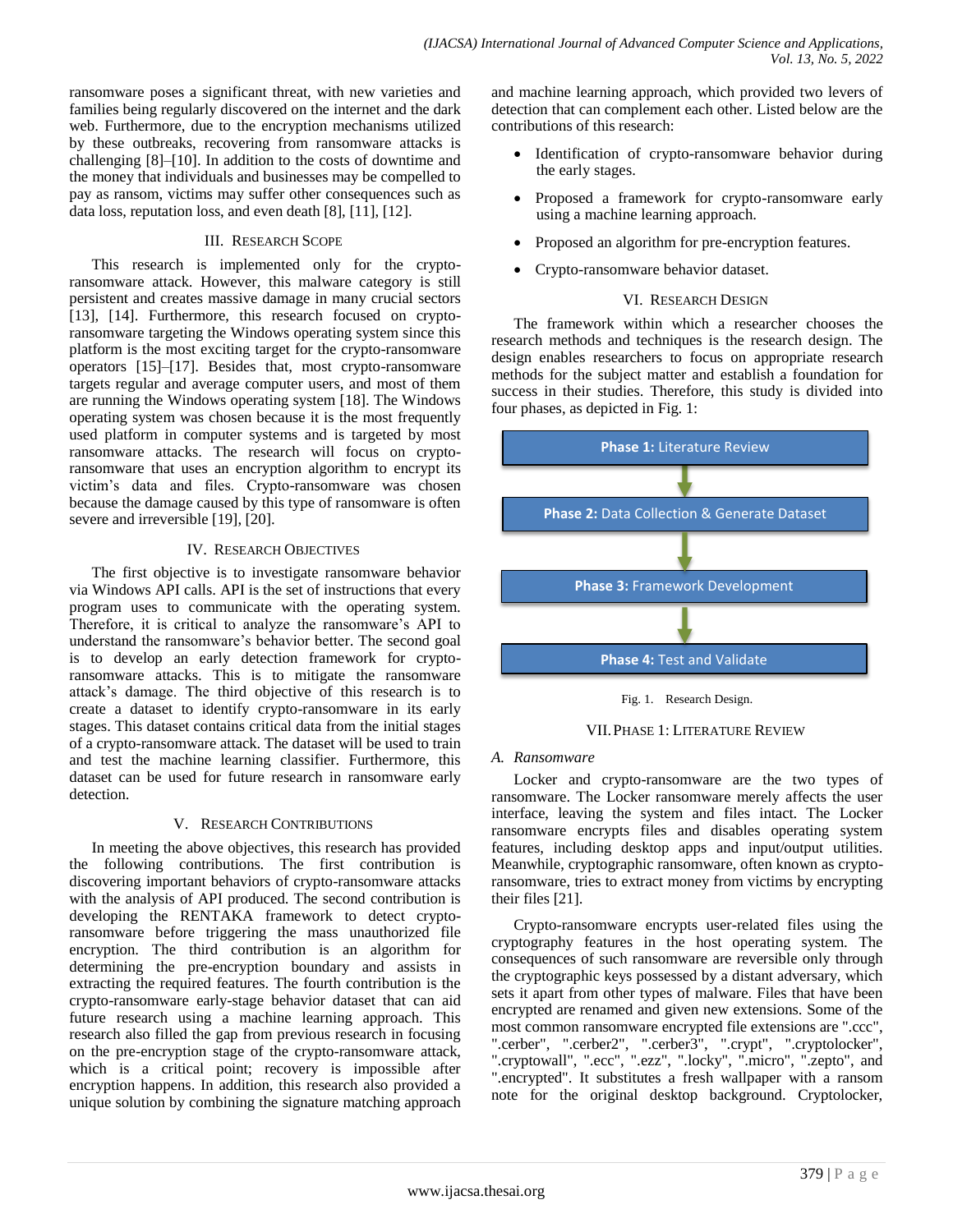CryptoDefense, KeRanger, ZCryptor, Crysis, zCrypt, Locky, and WannaCry are just a few examples of crypto-ransomware [5], [8], [22].

The availability of development toolkits and the ease with which ransomware assaults can be traced from victims to attackers are the key factors driving the surge in ransomware attacks today. Before a ransomware attack can occur, it must first get access to the victim's computer [23]–[25].

Ransomware is commonly distributed using spear-phishing and exploit kits. Spear-phishing is a sophisticated email assault designed to deceive people or corporations into accessing a malicious website infected with malware. These emails frequently include attention-getting content from reputable sites to attract recipients to click on the offered link. Furthermore, it is common for an attacker to employ a series of commands or code to exploit the capabilities of a susceptible program. Finally, exploit kits, which can be used manually or automatically, assist hackers in finding flaws in software that would otherwise be impenetrable [26]–[28].

Ransomware has developed throughout time. Its many variations are being produced daily. As a result, there are a lot of ransomware families and their variants. Various obfuscation tactics are used for creating new versions, including garbage code insertion, variable renaming polymorphism, code insertion, variable renaming polymorphism, metamorphism, and packing [29].

Crypto-ransomware is malware that encrypts a victim's data and holds it hostage in exchange for money. Cybercriminals collect the ransom in the form of cryptocurrency, typically Bitcoins, to hide their identity. There are two types of ransomware: locker and crypto-ransomware. Crypto-ransomware is more common and offers a more significant threat than locker ransomware [30], [31].

WannaCry, Cryptolocker, Cryptowall, and Locky are examples of ransomware that have progressed from low-impact assaults like PC-Cyborg (also known as AIDS) to high-impact attacks like WannaCry, Cryptolocker, Cryptowall, and Locky. In addition, the number of ransomware variations has been rising since 2012. For example, ransomware variations increased from one to 193 between 2012 and 2016. As a result, ransomware became a significant threat to cybersecurity during this period. In addition, ransomware-as-a-Service (RaaS) families like Cryptolocker, CryptoWall, Locky, and TeslaCrypt also appeared in 2017, causing significant financial losses worldwide [32].

Crypto-ransomware assaults have become increasingly prevalent, allowing attackers to make millions of dollars per month. Around 180 million non-technical individuals were victimized by ransomware in 2017. In 2018, there were approximately 850 million ransomware assaults. In 2019 and 2020, ransomware is expected to have caused around \$11.5 billion and \$20 billion in global damage, respectively.

# *B. Crypto-ransomware Lifecycle*

 Deployment: The crypto-ransomware must be able to install itself on the targeted system successfully. Phishing emails are the most typical way for ransomware to propagate. Cybercriminals use social engineering techniques to persuade people to believe the email message and open the malicious file attached to it. Social engineering approaches include executables with appealing icons, Microsoft Office macros, and phishing files. Furthermore, ransomware spreads using malicious websites or exploit kits like Angler and Magnitude.

- Installation: The infection begins after a malicious payload successfully lands on the victim's platform. The malicious components are built using scripts, procedures, batch files, and other resources. Ransomware will make configuration changes to a Windows-based system, such as establishing unique registry keys in the registry to ensure harmful malware runs every time the computer reboots. Payload persistence, restricted system restoration, stealth mode, environment mapping, and privilege escalation are all features of more complex crypto-ransomware.
- Command and Control: After the ransomware has been installed, it begins interacting with its command and control server. This server provides ransomware with further instructions and a public encryption key. Next, the crypto-ransomware will try to connect to its C&C server, which the ransomware operator controls. Once the link has been established, it will provide information about the victim's computing platform and the encryption key.
- Destruction: The encryption stage begins after establishing effective contact with the targeted computer. The files are encrypted once the ransomware gets the encryption code and the location of the victim files. The encrypted files are renamed with a different extension when the original files are erased. Some ransomware variations add their name to any file as an extension. A list of the files that will be encrypted is included in the ransomware payload. Essential files like "WINDOWS," "Application Data," and "Temp" are excluded to keep the Windows operating system functioning. By erasing the volume shadow copies, ransomware prohibits the user from restoring them. Instead, it uses administrator rights to erase shadow copies of the Windows drive using the cmd.exe command.
- Extortion: The ultimate stage of a crypto-ransomware assault is extortion. Once the data have been fully encrypted, the next step is to inform them and persuade them to pay the suggested ransom. At this point, a windows pop-up or a desktop wallpaper with the ransom note appears on the screen. The directions on proceeding with the ransom payment are included in the ransom note. All ransomware has a different look and various texts in the ransom note. Finally, the crypto-ransomware final stage shows an extortion message demanding a ransom in exchange for the decryption key. Fig. 2 shows the steps in the cryptoransomware lifecycle.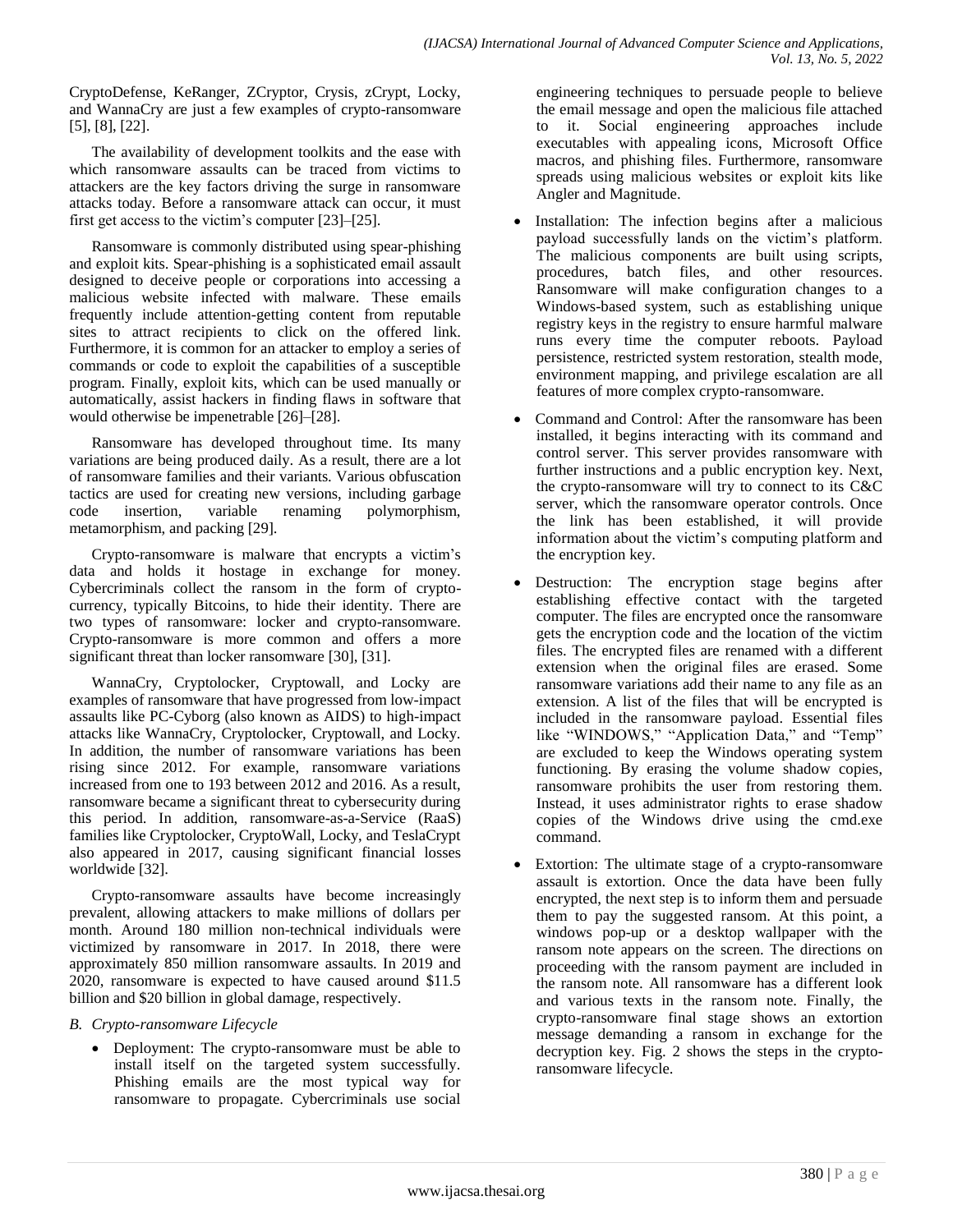

Fig. 2. Crypto-ransomware Lifecycle.

## *C. Early Detection*

Crypto-ransomware is a type of malware that is relatively new. To our knowledge, only a few studies have been conducted on early detection. However, the emerging threat of crypto-ransomware piqued the interest of numerous researchers worldwide, who sought to develop a method for detecting it. Additionally, due to crypto-encryption ransomware's capability, this distinct characteristic can be used as a critical indicator for its early detection during the pre-encryption stage.

Crypto-ransomware pre-encryption detection detects it even before the encryption process begins. Due to the critical nature of detecting crypto-ransomware early in the attack lifecycle, several studies on pre-encryption detection of cryptoransomware have been proposed.

It is more difficult to detect in the pre-encryption phase due to a lack of evidence that crypto-ransomware is present. Simultaneously, no unauthorised encryption activity occurs. The benefits of successfully detecting a crypto-ransomware infection at this level are that no files are lost and the ransomware is prevented from infecting additional hosts or networks.

In the case of crypto-ransomware, detecting it during the pre-encryption stage is very valuable. Due to the irreversible and irrecoverable nature of a crypto-ransomware attack, it is critical to detect it early, even before it begins encrypting the files. Several studies have proposed methods for detecting crypto-ransomware infections before encryption. Preencryption detection occurred before the start of file encryption activity. Detection is critical at this stage to prevent any files from being encrypted. The benefits of detecting cryptoransomware activity at this level are incredibly beneficial for an organization's file, system, and network security. Apart from preventing any files from being encrypted, detection at this stage may alert system administrators to the infection as soon as possible, allowing security precautions to be taken in time.

Additionally, this proactive measure can help prevent the spread of crypto-ransomware to other endpoints or networks. Finally, detection enables system owners and administrators to respond to an attack as soon as possible before significant damage is caused.

The basic steps in most crypto-ransomware lifecycle, as shown in Fig. 2 are further grouped into three sub-phases of attack: Pre-encryption, encryption, and Post-encryption. These sub-phases are depicted in Fig. 3.

- Pre-encryption because any crypto-ransomware objective is to encrypt files in bulk, it is frequently designed to avoid detection by making a series of preattack API requests. Fig. 4 shows a list of activities during this stage.
- Encryption at this attack level, unauthorized mass file encryption is taking place.
- Post-encryption this is where the extortion takes place, by strategically notice the victim of the fate of the encrypted files and luring the system owner to execute the ransom payment.

Crypto-ransomware is a dreaded type of malware that has gained notoriety because of its fatal and irreversible effects on its victims. Due to the irreversible damage caused by ransomware, it is critical to notice these assaults quickly. The following is a list of the reasons why early detection of cryptoransomware is critical:

- To avoid file loss and the need to pay the ransom (Kok et al., 2019).
- To detect ransomware attacks as early as possible to prevent data loss and stop ransomware self-propagation (Roy & Chen, 2019).
- Early detection can help users protect confidentiality and availability while limiting the probability of an attack and minimizing losses (Moussaileb, 2018).
- The value of detecting cryptographic ransomware is at the pre-encryption stage. It is useless after the encryption activity is completed because data loss has already happened.
- The damage done by crypto-ransomware is irreversible (Al-Rimy & Maarof, 2018).



Fig. 3. Pre-encryption, Encryption and Post-encryption Stages.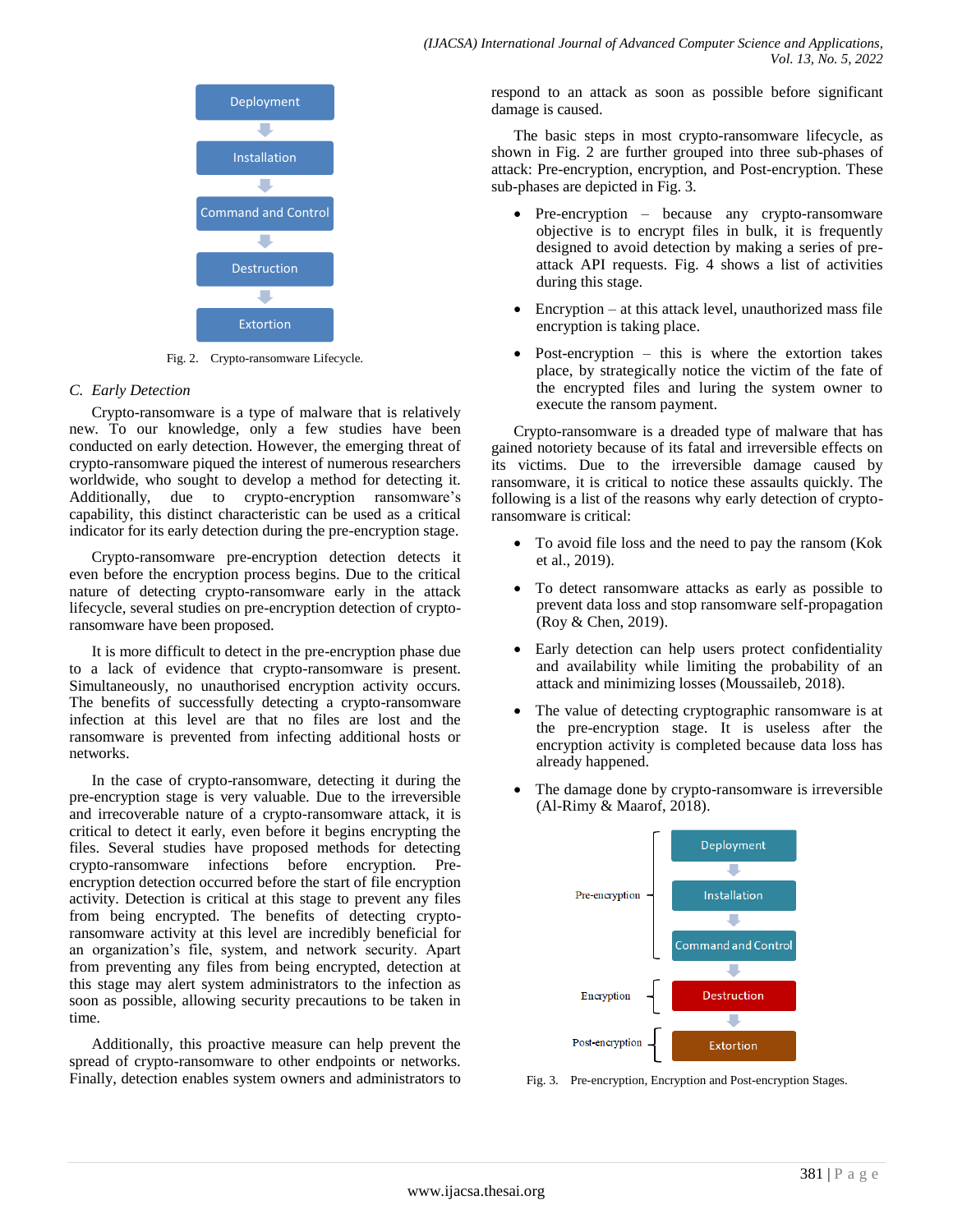

Fig. 4. Activities of a Crypto-ransomware during the Early Stage.

#### *D. Related Work*

Early detection and prediction are advantageous for varieties of malware where recovery is difficult and costly. Crypto-ransomware, for example, encrypts user files and withholds the decryption key until the perpetrators are paid a ransom. Unfortunately, as the frequency of crypto-ransomware attacks has grown in recent years, so has the research community's attention to this issue. As a result, few studies examining various threat detection strategies have been conducted. Table I provided a summary of the related works.

EldeRan is a machine learning framework for detecting ransomware early in its lifecycle. As far as this research is concerned, it is the first of its kind in ransomware early detection. The framework looked at dynamic analysis data from ransomware samples. It also keeps track of events throughout the ransomware's installation phase to capture ransomware features. As a result, EldeRan can operate without requiring advanced access to a ransomware family. The first restriction is that it is difficult to analyze and identify cryptoransomware samples that have been silent for a long time or are waiting for a user-initiated trigger action [33].

As a ransomware early detection framework, the Preencryption Detection Algorithm, or PEDA, was proposed [34]. The framework has two phases: PEDA-Phase-I and PEDA-Phase-2. API calls were collected after examining the samples for 30 seconds in the Cuckoo sandbox. PEDA-Phase-I will use the learning algorithm (LA) to collect and analyze the Windows API calls generated by a suspicious sample. The LA can then assess whether the suspicious program was ransomware or not using API pattern recognition. This method ensures the most thorough identification of known and unknown ransomware, but it may lead to many false positives. PEDA implemented a signature database for the samples and placed it in the Phase-II signature repository if the prediction was for ransomware.

Meanwhile, in PEDA-Phase-II, the signature repository uses the signature matching method to detect ransomware at a far earlier level, namely the pre-execution step. Yet this approach only detects known ransomware, though it is proven accurate and quick despite its rigidity. PEDA's two phases resulted in two layers of early ransomware detection, guaranteeing that the victim's data was not lost. This technique, however, was unable to detect ransomware that employed its encryption code and inherited the disadvantages of a signature-based approach [24].

For the early detection of crypto-ransomware, Alqahtani introduced the CRED framework [35]. Their study focuses on the flaws in currently existing ransomware early detection tools. They also presented a model capable of accurately characterizing the attack lifecycle's pre-encryption phase. This strategy is superior because it can overcome data insufficiency gathered during the pre-encryption phase by giving enough time before stopping data collection and using two categories of data: process-centric and data-centric. However, they did not present experimental data to indicate that their approach is superior to others because their study is preliminary.

A group of researchers used file system data to detect ransomware, including whether the contents appear to have been encrypted and the number of modifications made to the file type. As a result, the researchers recognized all 492 ransomware strains tested and prevented, with less than 33% of user data destroyed in each case [36].

TABLE I. DIFFERENCES OF CURRENT PRE-ENCRYPTION DETECTION FRAMEWORK

| <b>Framework</b>                                 | <b>Elderan</b>                                                                                                  | <b>PEDA</b>                                          | <b>CRED</b>                                                                          |
|--------------------------------------------------|-----------------------------------------------------------------------------------------------------------------|------------------------------------------------------|--------------------------------------------------------------------------------------|
| Pre-<br>encryption<br>boundary<br>identification | Dynamic analysis<br>runtime limited to<br>first 20 seconds.                                                     | <b>Identify</b> first<br>occurrence of<br>CryptoAPI. | Using temporally<br>correlated IRP-API<br>based pre-encryption<br>delineation method |
| <b>Features</b>                                  | 30967 features.<br>(API, registry key<br>operations, file<br>operations,<br>dropped files,<br>embedded strings) | 232 API calls                                        | API calls and IRP                                                                    |
| <b>Dataset</b>                                   | <b>RISS</b>                                                                                                     | <b>RISS</b>                                          | Process-centric<br>Data-centric                                                      |

#### *E. Challenges in Pre-encryption Detection*

Crypto-ransomware operations are often disguised as legal user actions, mainly when crypto-ransomware does not require special rights and depends on cryptographic functionality similar to benign applications. Because most cryptoransomware either implements cryptography or uses existing libraries, this is the case. Apart from that, all they have to do is read and write files.

Detecting ransomware is a race between the bad guys and the creators. New countermeasures push ransomware creators to improve their ransomware, resulting in new countermeasures. For ransomware scenarios, it may, for example, act more like legitimate software or a human user.

There are few strong evidence indicators during the early stages of a crypto-ransomware attack. For example, there is no evidence that many files were encrypted during these early stages. Furthermore, no encryption action is taking place. Strange file extensions, unauthorized changes to the desktop wallpaper, the appearance of a ransom letter, increased CPU utilization, or system slowdown are not visible symptoms of ransomware infection. As a result, the evidence available during the early stages of the investigation is inadequate to evaluate whether the described behaviors are cryptoransomware-like. It's impossible to tell whether the listed current activity belongs to a benign program or a cryptoransomware because there was no significant unintended encryption activity during the early phases [20], [34], [37].

There are few significant indicators during the early phases of a crypto-ransomware assault. The fundamental reason is that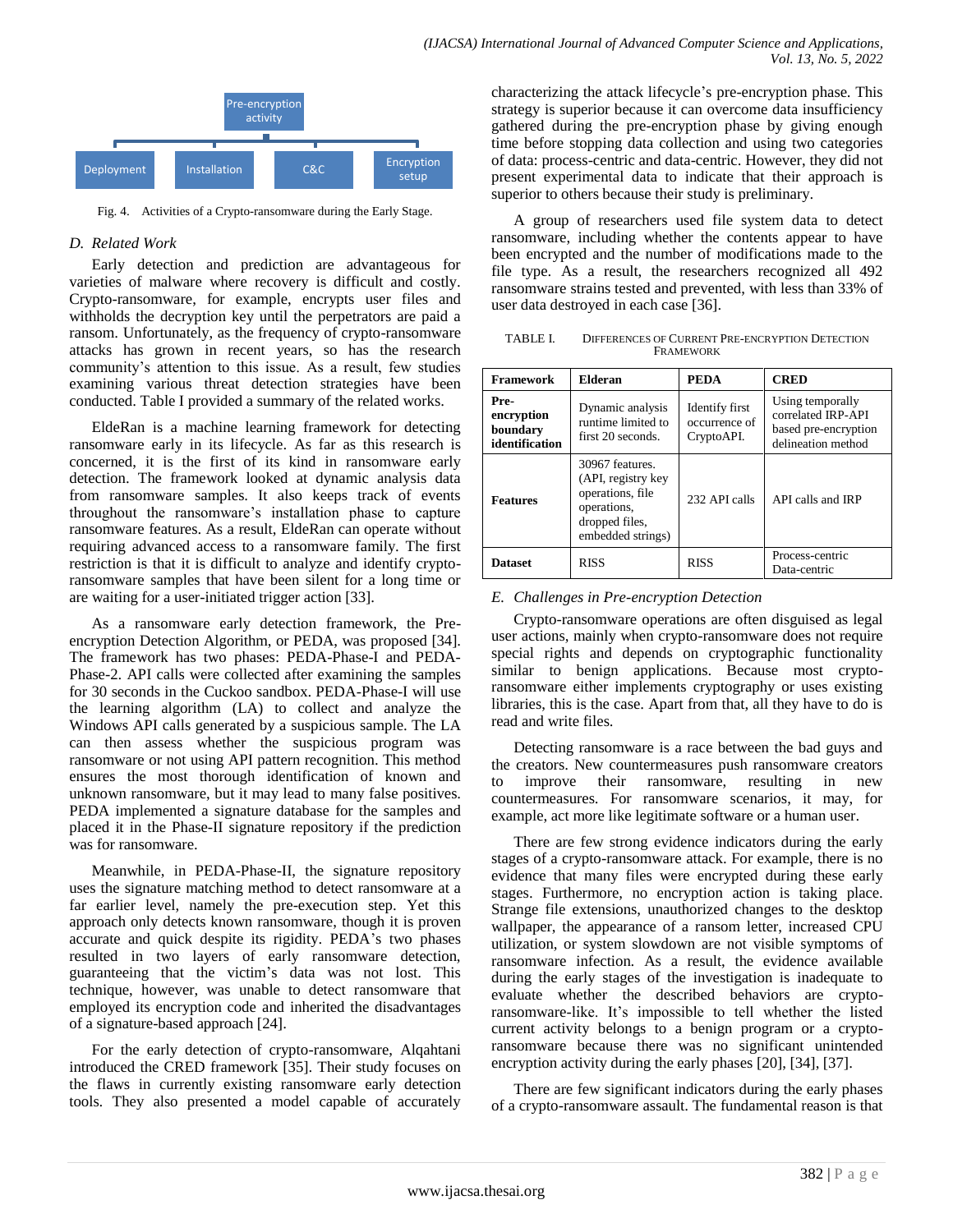there is no indication of illicit file encryption during the early stages [38], [39]. Furthermore, there is no encryption operation in progress. Strange file extensions, unauthorized desktop wallpaper changes, the appearance of a ransom letter, increased CPU use, and system slowdown are not indicative of a ransomware infestation. As a result, the information supplied at the investigation's outset is insufficient to determine whether the described actions are crypto-ransomware-like. Determine whether the related current activity is owned by benign software or crypto-ransomware due to the lack of significant illegal encryption activity in the early stages. The data on the victim's PC is encrypted using a robust encryption method in any crypto-ransomware attack.

## VIII. PHASE 2: DATASET

The dataset was from the Resilient Information System Security (RISS) research group from Imperial College London in 2016. This dataset was selected because it has API data for ten ransomware families and a good selection of goodware. The dataset was created using a dynamic analysis approach for 582 samples of ransomware and 942 samples of benign program. The data are captured in five main categories with 30,067 features. API calls have 232 features. Two groups of researchers used this dataset for works on crypto-ransomware early detection frameworks [33], [34].

As far as this research is concerned, the dataset on cryptoransomware behavior is still lacking. However, the RISS dataset is by far the best dataset available for ransomware behavior, and this is shown by the works done by Elderan and PEDA [33], [34]. Tables II and III provided some information about the RISS dataset used in this study.

| No.            | Sample name   | Count |
|----------------|---------------|-------|
| 1              | Critroni      | 50    |
| $\overline{2}$ | Cryptlocker   | 107   |
| 3              | Cryptowall    | 46    |
| 4              | Kollah        | 25    |
| 5              | Kovter        | 64    |
| 6              | Locker        | 97    |
| 7              | Matsnu        | 59    |
| 8              | Pgpcoder      | 4     |
| 9              | Reveton       | 90    |
| 10             | Teslacrypt    | 6     |
| 11             | Trojan-ransom | 34    |

TABLE II. RANSOMWARE FAMILIES IN RISS DATASET

TABLE III. CATEGORIES OF DATA IN RISS DATASET

| Category                      | Count |
|-------------------------------|-------|
| API                           | 232   |
| Registration key              | 346   |
| Dropped file                  | 6622  |
| Files and directory operation | 7500  |
| Embedded string               | 16267 |
| Total                         | 30967 |

These researchers successfully used the RISS dataset from different institutions and produced acceptable results. Another dataset is from The Zoo malware repository, which provides ransomware binaries that can be downloaded and analyzed into dynamic analysis sandboxes such as Cuckoo Sandbox.

#### IX. PHASE 3: FRAMEWORK DEVELOPMENT

Given the size and variety of threats we face today, having solutions to detect unknown crypto-ransomware attacks before unauthorized mass file encryption takes place seems necessary. In addition, it is essential to protect user data from any variants of crypto-ransomware attacks with zero data loss.

Monitoring API calls made by crypto-ransomware makes it possible to design an early detection framework to halt cryptoransomware attacks, including those using sophisticated encryption capabilities.

We proposed a pre-encryption detection framework for crypto-ransomware using a machine learning approach, RENTAKA, to protect user data from being encrypted. The framework is depicted in Fig. 5. Based on detailed investigations of most cases, ransomware-specific events and processes are heavily related to Application Programming Interface (API) calls for the Windows platform. User-level malware like ransomware requires the invocation of system calls to interact with the operating system (OS) to execute its malicious actions. Application Programming Interface (API) calls are the functions that a program utilizes in its execution. In other words, API calls are a set of routines provided by the OS for building applications in which each API call performs a specific task. The API calls is extracted through dynamic analysis after executing the ransomware sample in a sandbox environment. We demonstrate that our proposed solution can detect crypto-ransomware in the pre-attack stage and achieve zero data loss against current ransomware families. Furthermore, as shown in Table IV, we also proposed an algorithm to extract the data related to the pre-encryption stages.

TABLE IV. PSEUDOCODE FOR PRE-ENCRYPTION BOUNDARY ALGORITHM

- 1. Sample executes in sandbox
- 2. Run dynamic analysis
- 3. Extract the behavioral log
- 4. Locate APIstat cluster
- 5. Find encryption API
	- a. If found encryption API, flag it as "ENC"
	- b. Extract all API before the ENC flag
	- c. Store in a file
	- d. Kill sample execution, repeat with next sample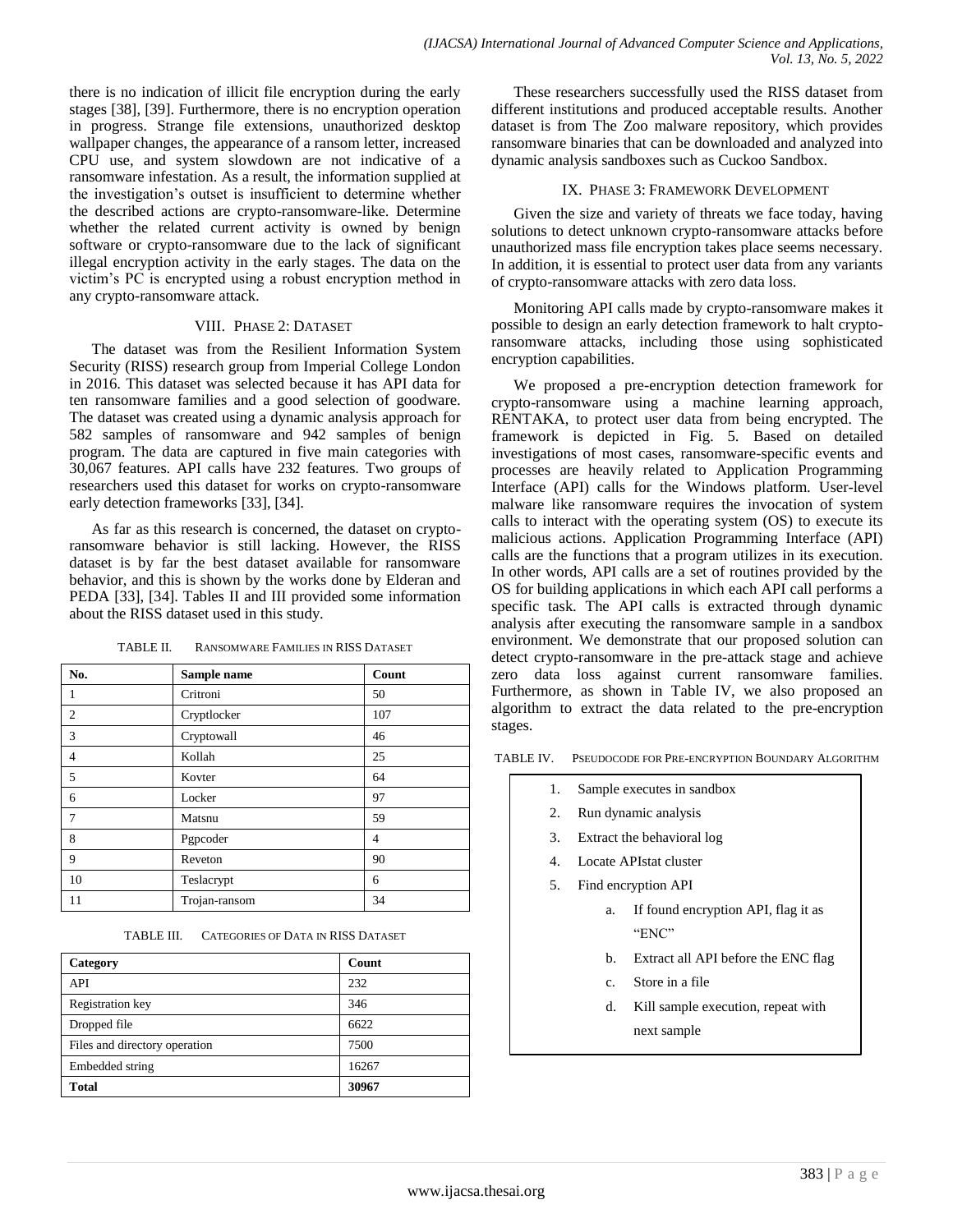

Fig. 5. The Proposed RENTAKA Framework.

#### X. PHASE 4: TEST AND VALIDATE

The proposed model is tested and validated on a real-world corpus of ransomware samples. The results show that API call features accurately distinguish between ransomware binaries and benign ones. Furthermore, the relevant feature selection process can improve the model building time without compromising the accuracy of the malware detection system.

This study experimented with 80 features using five different classification algorithms: Random Forest, Naïve Bayes, SVM, kNN, and J48. Based on our experiments, support vector machines (SVMs) performed with the best accuracy and TPR, 97.05% and 0.995, respectively. The second-best result is the Random Forest classifier, with 96.39% accuracy. Finally, J48 performs with the lowest accuracy, which is 94.75%. The overall results from our experiments are listed in Table V.

| TABLE V. | <b>RESULTS FROM MACHINE LEARNING CLASSIFIERS</b> |
|----------|--------------------------------------------------|
|----------|--------------------------------------------------|

| <b>Classifier</b> | <b>Accuracy</b> | <b>TPR</b> | <b>FPR</b> |
|-------------------|-----------------|------------|------------|
| Random Forest     | 96.3934%        | 0.984      | 0.071      |
| Naïve Bayes       | 80.9836%        | 0.781      | 0.142      |
| <b>SVM</b>        | 97.0492%        | 0.995      | 0.071      |
| kNN               | 96.0656%        | 0.979      | 0.071      |
| J48               | 94.7541%        | 0.979      | 0.106      |

#### XI. CONCLUSION AND FUTURE WORK

This paper discussed the ransomware categories, attack lifecycle, analysis approaches, detection techniques, and related works in its detection. This paper also provided the challenges of crypto-ransomware early detection. We proposed a ransomware detection scheme using a machine learning classifier. Based on our experiments, support vector machine (SVM), one of the supervised machine learning algorithms, performed the best accuracy and TPR. Crypto-ransomware attacks are very dynamic, and it is moving toward becoming a kind of targeted attack. Therefore, early detection systems with machine learning-based classification algorithms are needed to mitigate crypto-ransomware attacks. For future work, we will test with more extensive samples and improve the preencryption boundary algorithm. The encryption boundary identification algorithm is a crucial part of this research. It defines the number of features to be used for building the machine learning model.

#### REFERENCES

- [1] S. Bistarelli, M. Parroccini, and F. Santini, "Visualising bitcoin flows of ransomware: WannaCry one week later," CEUR Workshop Proc., vol. 2058, pp. 1–8, 2018.
- [2] S. H. Kok, A. Abdullah, N. Z. Jhanjhi, and M. Supramaniam, "Ransomware, Threat and Detection Techniques: A Review," IJCSNS Int. J. Comput. Sci. Netw. Secur., vol. 19, no. 2, pp. 136–146, 2019.
- [3] T. Dargahi, A. Dehghantanha, P. N. Bahrami, M. Conti, G. Bianchi, and L. Benedetto, "A Cyber-Kill-Chain based taxonomy of cryptoransomware features," J. Comput. Virol. Hacking Tech., vol. 15, no. 4, pp. 277–305, 2019, doi: 10.1007/s11416-019-00338-7.
- [4] A. Zimba and M. Chishimba, "On the Economic Impact of Cryptoransomware Attacks: The State of the Art on Enterprise Systems," Eur. J. Secur. Res., vol. 4, no. 1, pp. 3–31, 2019, doi: 10.1007/s41125-019- 00039-8.
- [5] M. Akbanov, V. G. Vassilakis, and M. D. Logothetis, "WannaCry ransomware: Analysis of infection, persistence, recovery prevention and propagation mechanisms," J. Telecommun. Inf. Technol., no. 1, pp. 113–124, 2019, doi: 10.26636/jtit.2019.130218.
- [6] J. A. H. Silva, L. Isabel, and B. López, "A Survey on Situational Awareness of Ransomware Attacks — Detection and Prevention Parameters," 2019, doi: 10.3390/rs11101168.
- [7] A. O. Almashhadani, M. Kaiiali, S. Sezer, and P. O'Kane, "A Multi-Classifier Network-Based Crypto Ransomware Detection System: A Case Study of Locky Ransomware," IEEE Access, vol. 7, pp. 47053-47067, 2019, doi: 10.1109/ACCESS.2019.2907485.
- [8] B. A. S. Al-rimy, M. A. Maarof, and S. Z. M. Shaid, "Ransomware threat success factors, taxonomy, and countermeasures: A survey and research directions," Comput. Secur., 2018, doi: 10.1016/j.cose.2018.01.001.
- [9] A. Alqahtani and F. T. Sheldon, "A Survey of Crypto Ransomware Attack Detection Methodologies : An Evolving Outlook," pp. 1-19, 2022.
- [10] M. Rhode, P. Burnap, and K. Jones, "Distillation for run-time malware process detection and automated process killing," pp. 1-12, 2019, [Online]. Available: http://arxiv.org/abs/1902.02598.
- [11] M. Wojnowicz, G. Chisholm, B. Wallace, M. Wolff, X. Zhao, and J. Luan, "SUSPEND: Determining software suspiciousness by nonstationary time series modeling of entropy signals," Expert Syst. Appl., vol. 71, no. March 2017, pp. 301–318, 2017, doi: 10.1016/j.eswa.2016.11.027.
- [12] Z. A. Genç, G. Lenzini, and P. Y. A. Ryan, "The Cipher, the Random and the Ransom: A Survey on Current and Future Ransomware," 2017, [Online]. Available: http://orbilu.uni.lu/bitstream/10993/32574/1/GLR 2017.pdf.